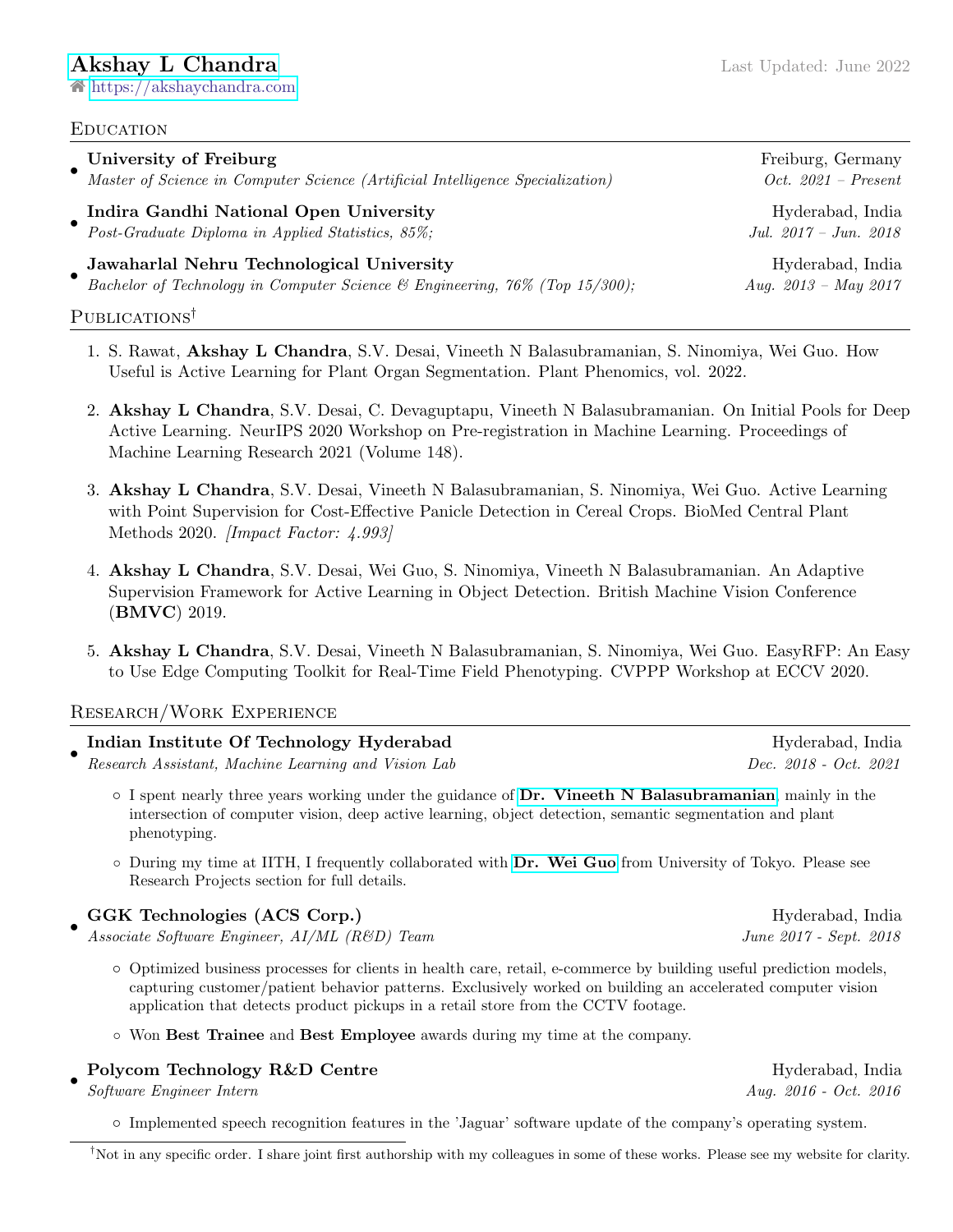## RESEARCH PROJECTS

## Active Learning for Semantic Segmentation July 2021 - Oct. 2021

- Advisor: Dr. Vineeth N Balasubramanian (IIT Hyderabad)
	- This work studies the effectiveness of existing deep active learning methods on plant segementation datasets, which are intrinsically specialized and differ a great deal from other benchmark datasets.
	- The study was co-supervised by Prof. Wei Guo and is published in Plant Phenomics journal in January 2022.

### • On Initial Pools for Deep Active Learning Nov. 2020 - Apr. 2021

- Advisor: Dr. Vineeth N Balasubramanian (IIT Hyderabad)
	- This work combines self-supervised methods with active learning methods to intelligently select initial pools of data which are often labeled randomly. The importance of good initialization in weight space is well understood by the community. However, there have been no such efforts in understanding the importance of good initialization in data space for AL methods.
	- This paper was accepted at Preregistration Workshop of NeurIPS 2020 and at PMLR 2021 (Volume 148).

## Edge Computing Toolkit for Field Phenotyping June 2020 - Aug. 2020

- Advisors: Dr. Vineeth N Balasubramanian (IIT Hyderabad) & Dr. Wei Guo (UTokyo)
	- We built a Flask back-end, AngularJS front-end edge computing toolkit for real-time field phenotyping that can work on any GPU based edge devices such as NVIDIA Jetson Xavier.
	- Our lightweight but adaptable toolkit allows field phenotyping researchers to seamlessly deploy and monitor their models' performances on the go.
	- This work was accepted at CVPPP Workshop, ECCV 2020. Code: [https://github.com/lab1055/easy-rfp.](https://github.com/lab1055/easy-rfp)

## Deep Active Learning for Object Detection Dec. 2018 - Oct. 2019

• Advisors: Dr. Vineeth N Balasubramanian (IIT Hyderabad) & Dr. Wei Guo (UTokyo)

- We were able to design a framework that allows the detection model to specifically query for what it needs, either object localization information or object class information or both. This reduced 30% annotation time on PASCAL-VOC dataset
- Consequently, we were also able to create 3 active learning query metrics for detection with point supervision.
- These two works were accepted at the BMVC'19 and BMC Plant Methods journal.

## OTHER APPLIED PROJECTS<sup>†</sup>

## • [Deep Active Learning Toolkit in PyTorch](https://github.com/acl21/deep-active-learning-pytorch) Sept. 2020

- This is an end-to-end PyTorch toolkit with 8 popular deep active learning query methods implemented.
- Code: <https://github.com/acl21/deep-active-learning-pytorch>

## • [Image & Bounding Box Annotation Slicer](https://github.com/acl21/image_bbox_slicer)  $Ar^{2019}$

- Slices images and their bounding box annotations into smaller tiles as needed. It can also resize them, both by specific sizes and by a resizing/scaling factor.
- Code: [https://github.com/acl21/image](https://github.com/acl21/image_bbox_slicer) bbox slicer

## Relevant Skills & Certifications

- Languages, Libraries & Packages: Python, PyTorch, TensorFlow,  $C_{++}$ ,  $C_{+}$ , C
- Certifications: Deep Learning (IIT Madras; AICTE-FDP approved), Computer Vision Nanodegree (Udacity), Deep Learning Specialization (Coursera), Java SE 6 Programmer (Oracle).